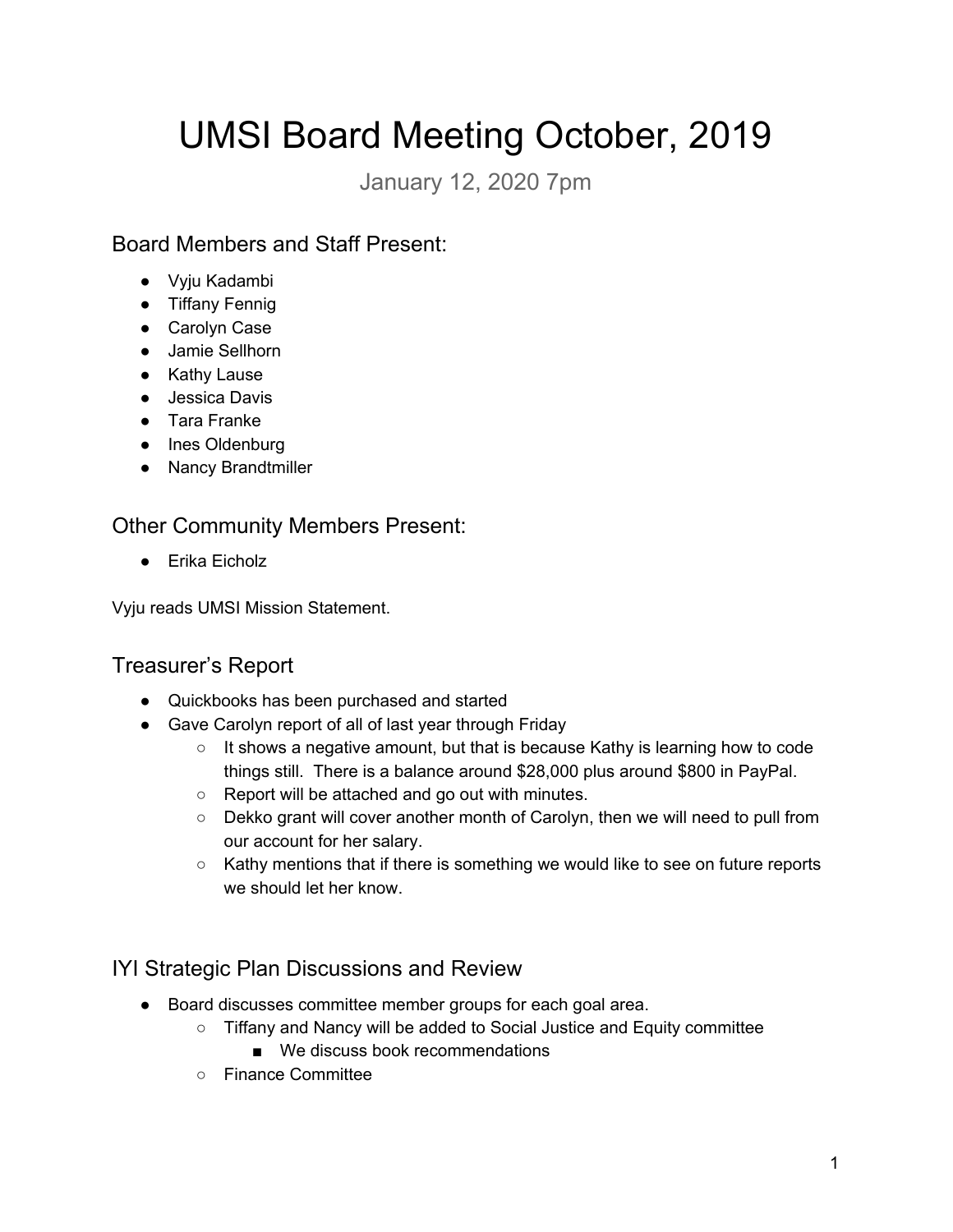- Kathy hopes to have one current board member and also someone new join the committee; Vyju agrees and Jess will reach out to Quinn McAvoy
- Membership Committee-Tara and Carolyn; Erika says she is interested in helping
- Advocacy-Vyju, Jess, Ines, Tiffany
	- Validation subcommittee-Jess, Ines, Tiffany, Erika
- Board Governance-Add Jess

#### Operation Manager Report

- Fall Conference Committee
	- Ivy Tech is booked.
	- Carolyn has been reaching out to possible keynote speakers.
	- Carolyn is reaching out for possible sponsorships.
	- Reached out to Kroger, Meyer, etc for donated tote bags.
	- Reached out to Ivy Tech Early Childhood Department to see if they want to co-sponsor the event.
	- Ines recommends Carolyn reach out to Trine University.
- Grant Committee
	- Ongoing work on grants; narrowed down to 40 and has been learning more, and Carolyn thinks there are 13 good possibilities (standards, deadlines, etc.)
		- One has a deadline at the end of this month, some are in March or year-round. Carolyn will be reaching out to Grant Committee.

#### • Open Road Tour Proposal

- $\circ$  Carolyn discusses the plan she sent out for a face-to-face connections with schools around the state to learn more about what they need.
- Would require some reimbursement for mileage from UMSI for farther away destinations.
- $\circ$  Could potentially help with school sponsorship and validation opportunities.
- There will be a social media campaign with school profiles.
- Board agrees its a great project and asks what a ballpark amount of money needed for approval would be; Carolyn will send out to the numbers after she figures a rough total.
- WFYI Contract
	- Last year's advertisements were during Daniel Tiger on PBS during Montessori Education week.
	- Carolyn submitted for a proclamation from the governor in November and we should hear back soon about "Montessori Education Week".
	- Updating the voice-over for the 15-second spot.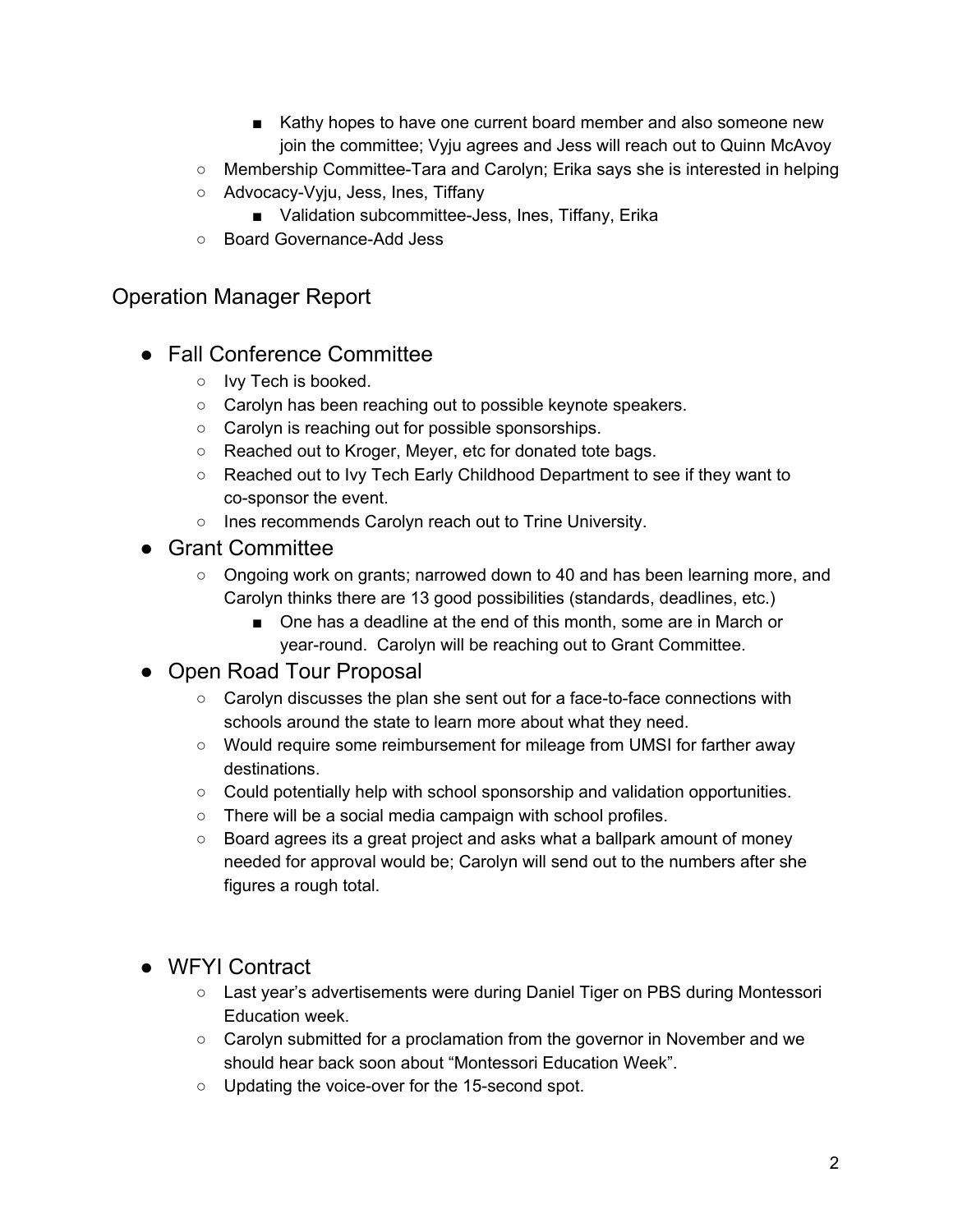- Costs \$1140, which is about what it cost last year.
- Carolyn will let schools know it will be on stations in their area.
- Jess moves to approve the expense. Jaime seconds. The Board approves.

#### Other Committee Updates

- Validation
	- Tiffany talks about the evolution of the handbook, paperwork, and task checklist (including having the handbook reviewed by Denise Monier of MPPI), and the recent in-person meeting of the committee.
	- Tiffany asks that the board approve the new handbook.
		- Jamie makes a motion to approve the new handbook and thinks the three roles will be better.
			- Tara seconds the motion. Board approves the new handbook.
	- We currently have three schools in-process.

## Advocacy

- INPEA came to visit Vyju's school (arm of CAPE).
	- Does advocacy work for non-public (non-profit) schools
	- Vyju hopes Montessori schools will join and create a jurisdiction.
	- John from INPEA is willing to have a Zoom meeting with Montessori schools to help explain why advocacy and lobbying is important in education.
		- Vyju would like to work with Carolyn to make sure as many possible schools attend this meeting.
		- UMSI is a little unusual because we represent a variety of schools (not only non-profit)
		- Jess and Vyju will be meeting with Eric, FSSA, IN DOE (March or April?)
		- Ines asks if he would be willing to do a workshop at the conference in the fall

#### Other Business

- Cincinnati and AIMS conference
	- AIMS is 2/21-2/22
	- Jamie, Vyju, and Jess plan on attending. Perhaps Tiffany, as well.
	- Carolyn wonders if we'd like to exhibit at AIMS instead of Cincinnati?
		- Vyju suggests we focus on AIMS this year, then decide for next year which one (or both) to do. Board agrees.
		- Kathy suggests Carolyn focuses on the "on the road" program, and Jaime go to AIMS to learn about the conference and "glean ideas".
			- Kathy moves to approve \$278 for Jamie's AIMS registration.